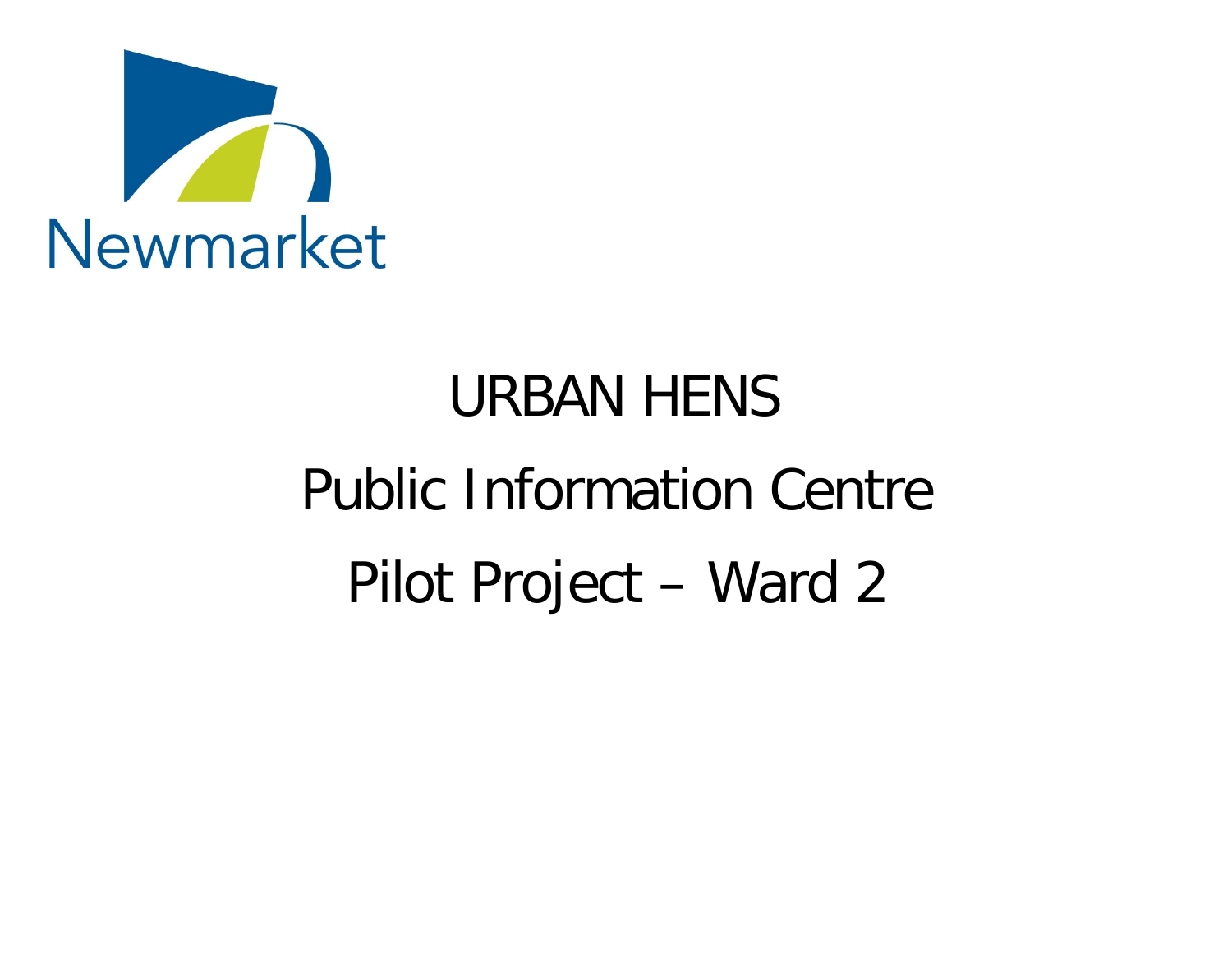# Public Information Centre

Provide your input on a one year pilot project to regulate:

Up to 20 Residential Properties in Ward 2 to allow 3 hens per Residential Property

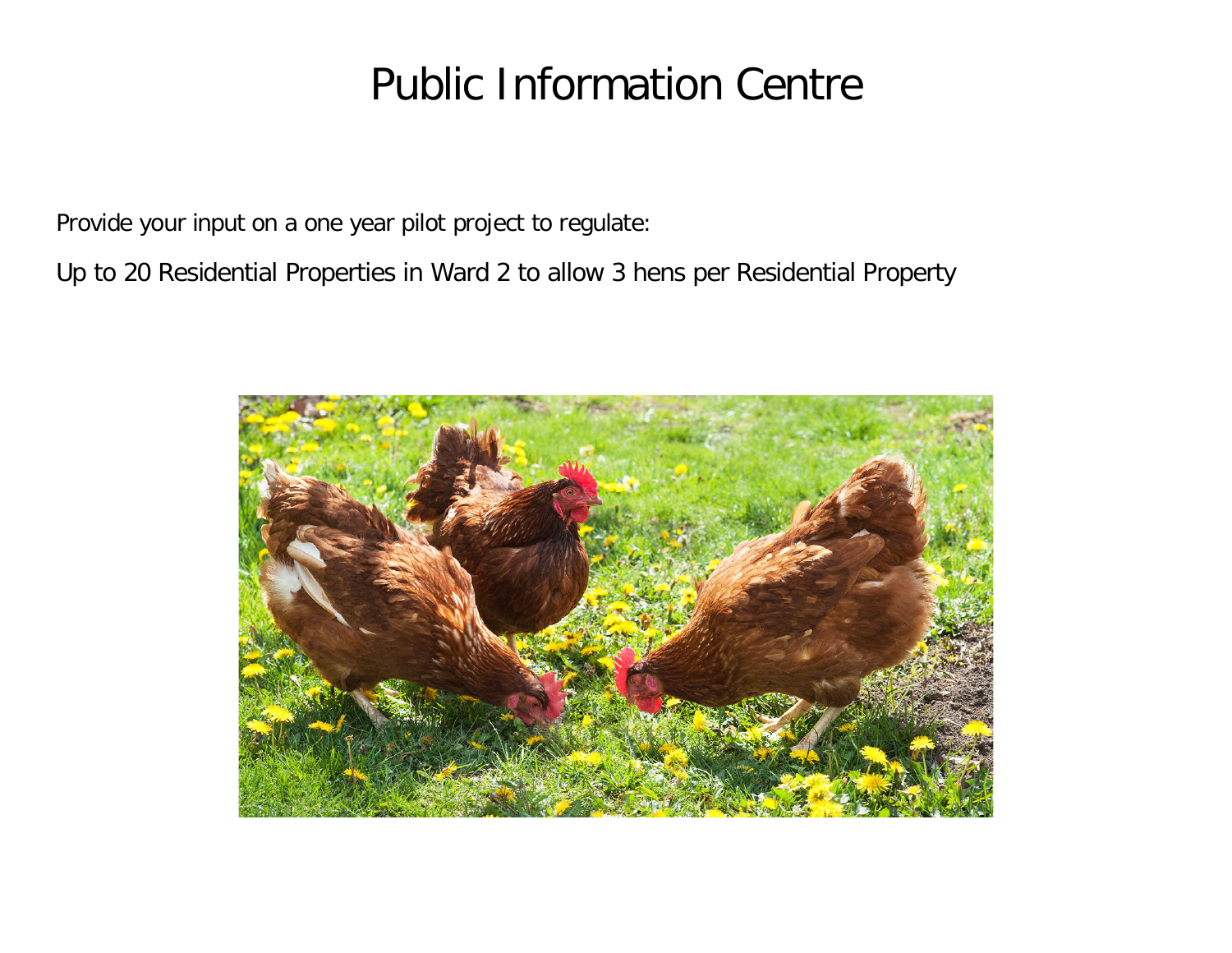#### **Regulations**

- Application must be submitted to the Town for approval
- A maximum of 3 hens per lot are permitted on a residential property(excludes Multi-Residential)
- All hens must be at least 4 months old
- The keeping of roosters is prohibited
- A tenant must obtain permission from the property owner to keep hens on the owner's property
- The owner of the hens must reside on the property where the hens are kept
- Hens must be kept in their coops from 9:00 p.m. to 6:00 a.m.
- Hens must be kept in an enclosed hen run when not in their coop
- Hen coops and runs shall be a distance of 1.2m from the rear lot line and 1.2m from any side lot line of the dwelling lot on which the hen coop is located
- Hen coops and hen runs shall be a minimum distance of 3m from all windows and doors of dwellings that are located on an abutting property
- Hen coops shall be less than 2.4m in height
- Hen coops are not permitted in any front or side yard
- Hen coops and hen runs shall be maintained in a clean condition and the coop shall be kept free of obnoxious odors, substances and vermin
- Home slaughter of hens is prohibited and any deceased hens shall be disposed of at a livestock disposal facility or through the services of a veterinarian

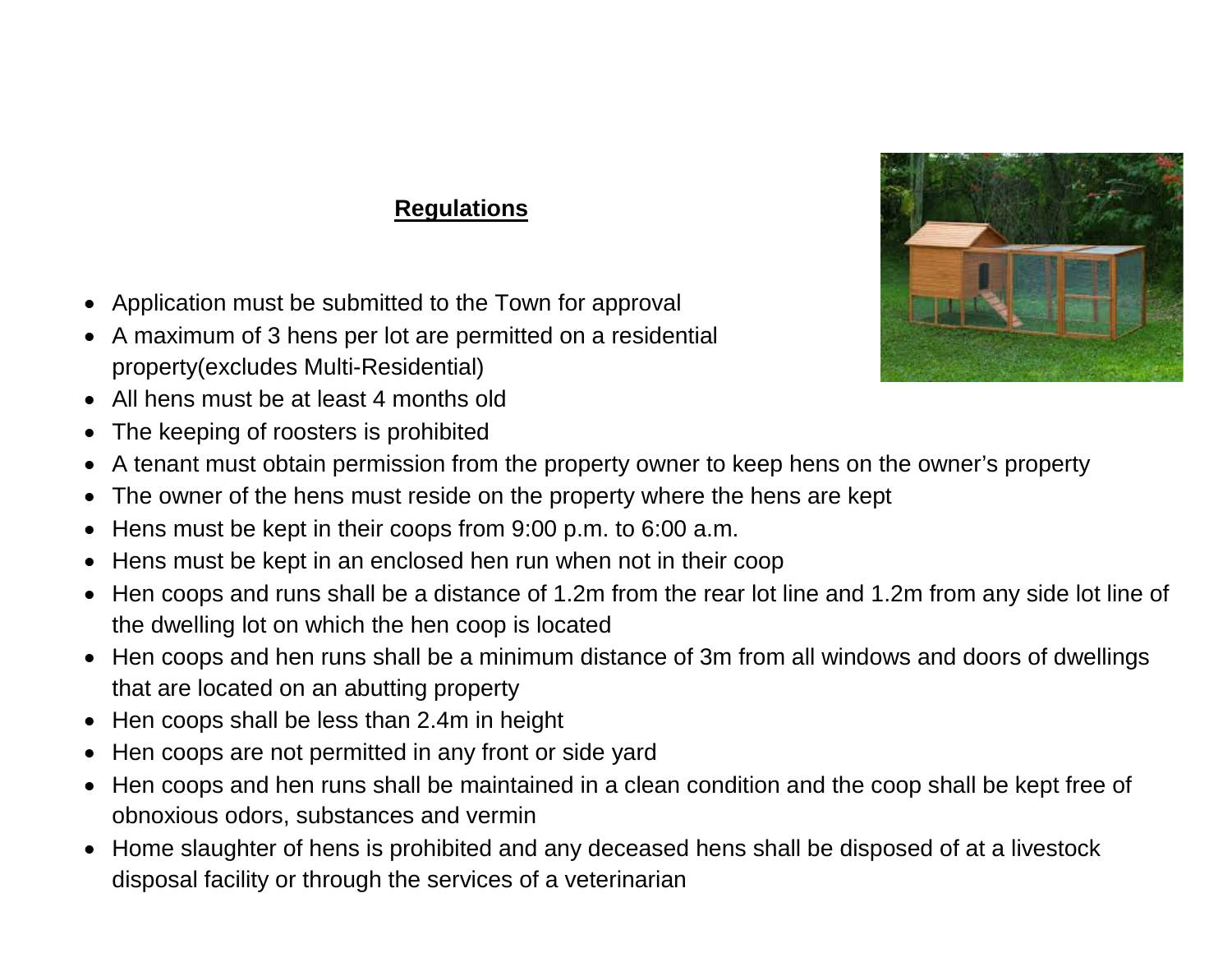

#### **Potential Benefits**

- Fresher eggs
- Alternative to store bought eggs
- Greater control over egg source
- Supports local food diet
- Educational opportunities
- Companionship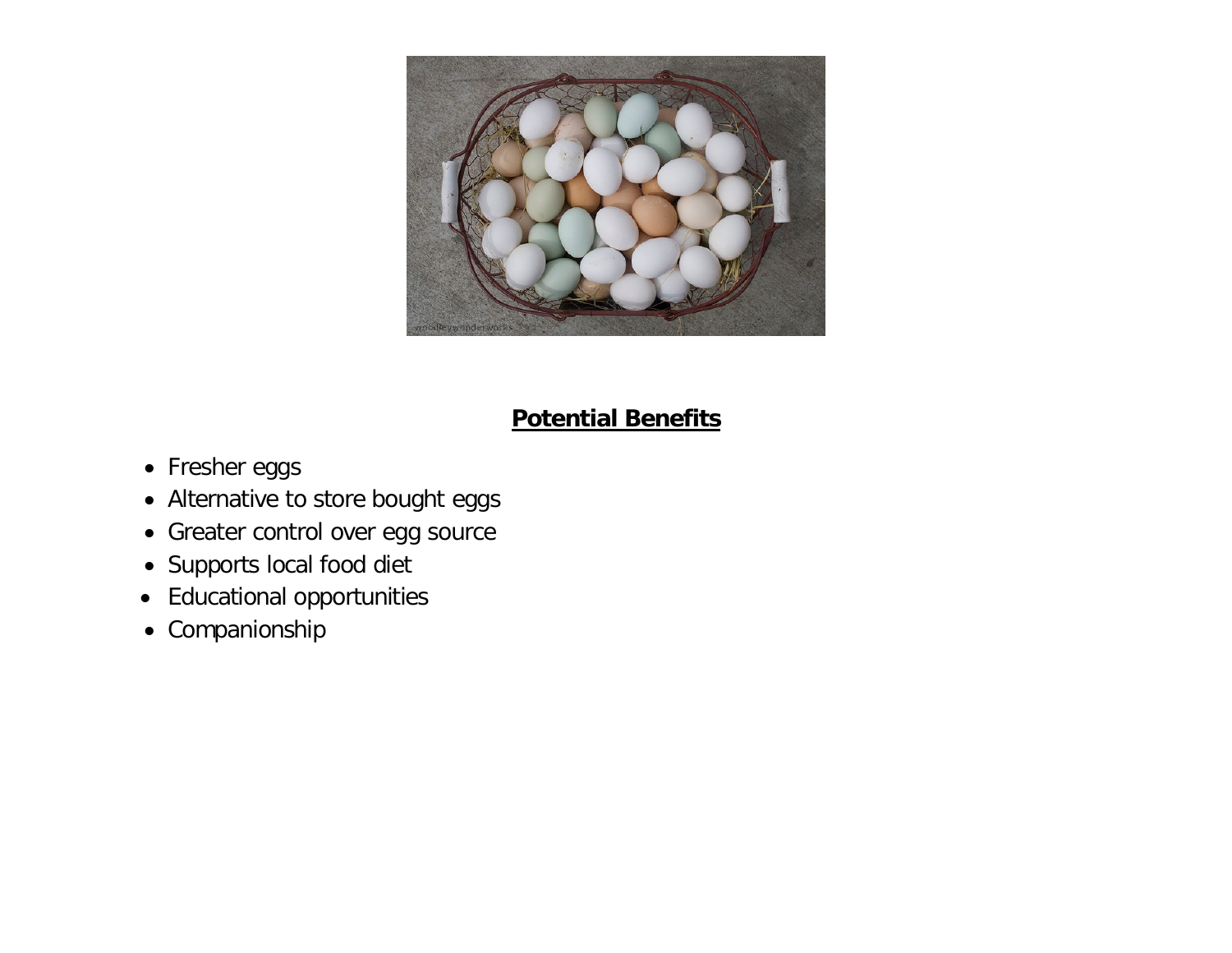## **Concerns: Public Health**

| <b>Care &amp; Handling</b>                                                                                                                                                                                                                    | <b>Pathogen Transmission</b>                                                                                                                                                                                                                                                                                                                                                                                                                                                                                                        |
|-----------------------------------------------------------------------------------------------------------------------------------------------------------------------------------------------------------------------------------------------|-------------------------------------------------------------------------------------------------------------------------------------------------------------------------------------------------------------------------------------------------------------------------------------------------------------------------------------------------------------------------------------------------------------------------------------------------------------------------------------------------------------------------------------|
| • Improper disposal of dead birds (especially if a<br>bird has a contagious disease)<br>• Improper management of bird feces, litter<br>disposal & backyard upkeep<br>• Improper food safety, egg handling, or home<br>slaughtering techniques | • Common zoonotic diseases from bacteria easily<br>transmitted from commercial poultry are<br>Salmonella, Campylobacter, Yersinia and<br>Listeria<br>• The risk of infections from exposure to these<br>bacteria, particularly Salmonella, is especially<br>high for young children, the elderly, pregnant<br>women and people with weakened immune<br>systems.<br>Backyard chickens can be infected through<br>$\bullet$<br>contact with livestock, waterfowl, and<br>wild/domestic animals & may not show<br>symptoms of disease. |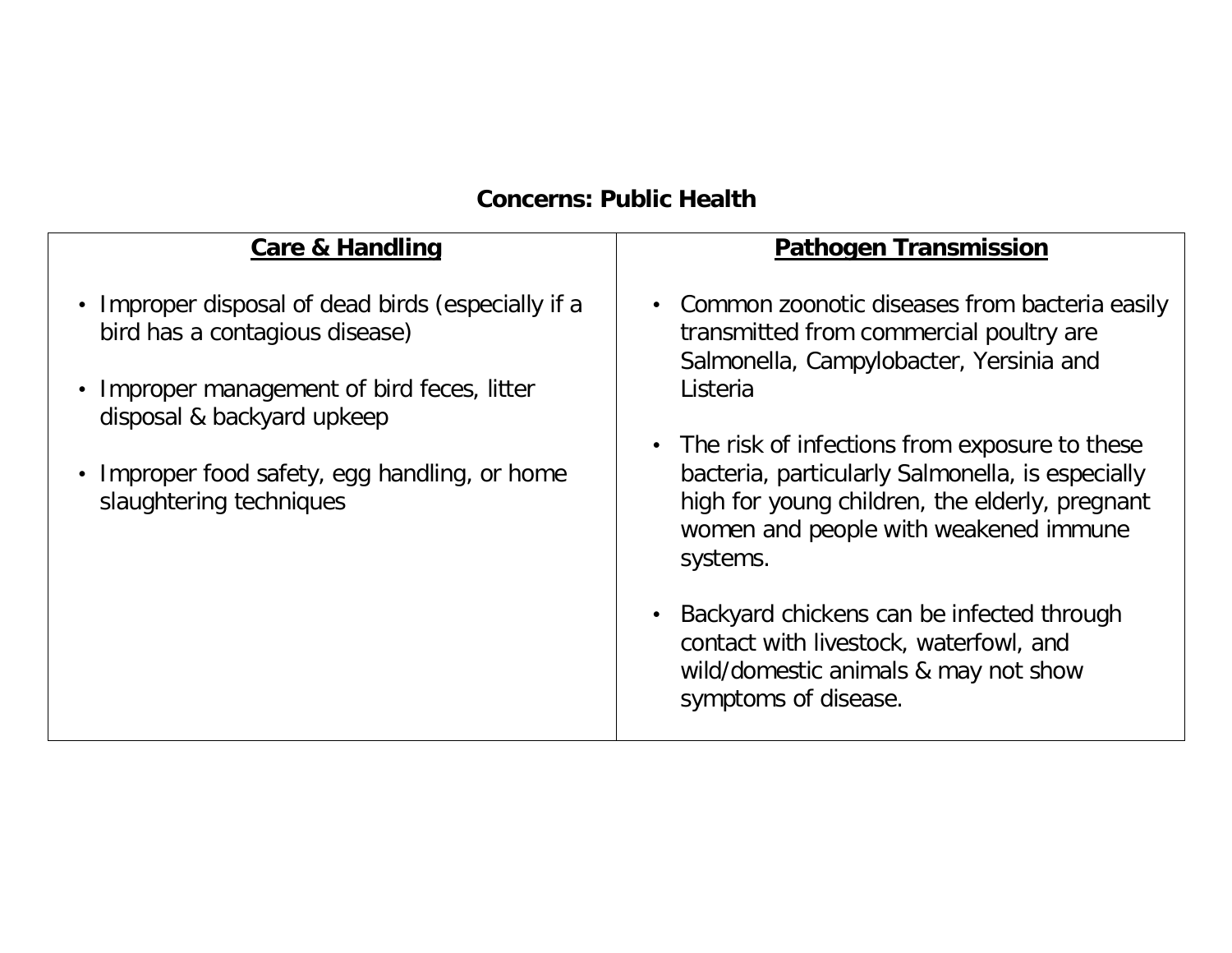#### **Analysis of Risks**

- Risk for pathogen transmission is present, but can be mitigated with proper housing & hygiene when handling chickens & eggs.
- Adherence to proper hygiene (e.g., hand washing, maintaining and regularly cleaning chicken coops) will significantly mitigate the risk of disease acquisition which are commonly found in chickens including Salmonella

#### **Mitigating Risks**

- Mandatory chicken enclosures and construction standards
- Limit number of birds per household
- Prohibit mixing of commercial poultry & urban hens
- Establish minimum feed control practices & enclosures cleaning practices
- Outline safe disposal of waste (feed, feces & chicken carcass
- Include rules/guidelines to inform the appropriate keeping of chickens
- Limit egg distribution to personal use
- Prohibit home-based slaughter of chickens
- Prohibit sale of chicken meat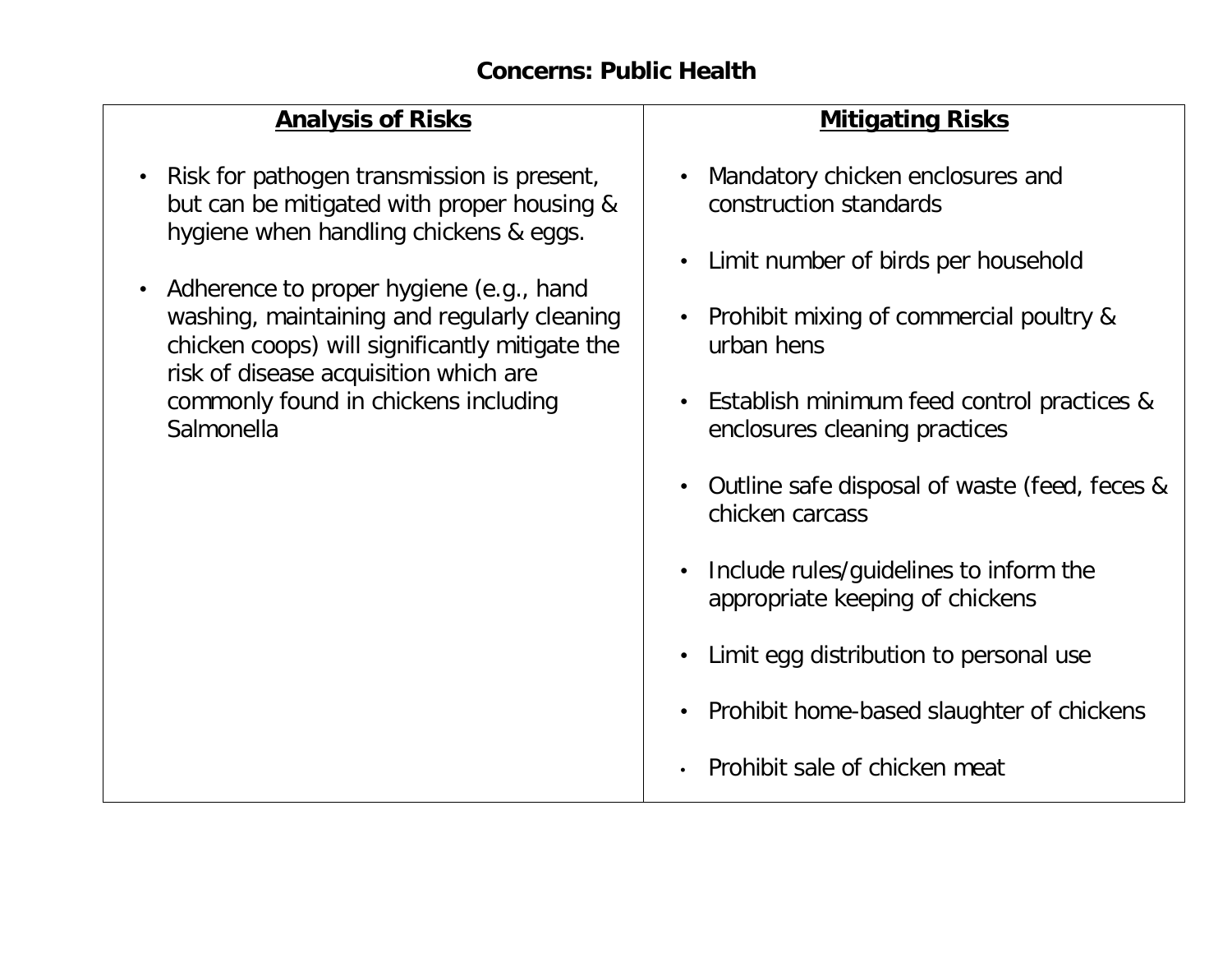#### **Nuisances: Concerns**

| <b>Noise</b>                                   | <b>Analysis of Risks</b>                                                                                                                                                                                                                        |
|------------------------------------------------|-------------------------------------------------------------------------------------------------------------------------------------------------------------------------------------------------------------------------------------------------|
| Chickens will be a noisy nuisance<br>$\bullet$ | Laying hens produce a variety of<br>vocalizations, none of which are very loud.<br>• The decibel reading for hens is between 50<br>and 70 dBs, depending on one's distance<br>from the hens and any vegetation or barriers<br>lying in between. |
|                                                | <b>Mitigating Noise</b><br>Prohibit roosters<br>Roosters can reach decibels levels of 85 – 90 dba<br>No chickens under the age of four months                                                                                                   |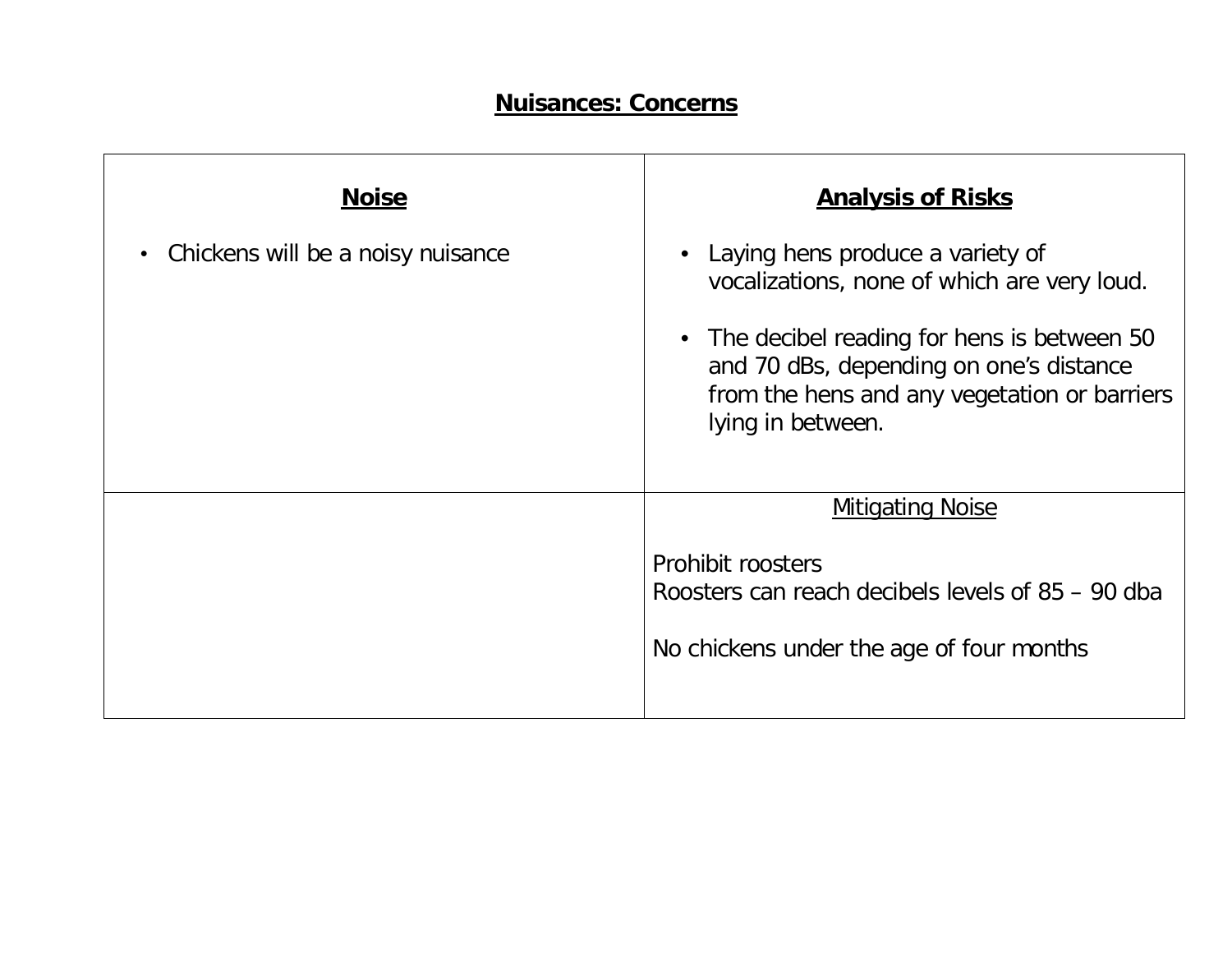| Odour                                                                                                                                                                 | <b>Mitigating Odour</b>                                                                                                                    |
|-----------------------------------------------------------------------------------------------------------------------------------------------------------------------|--------------------------------------------------------------------------------------------------------------------------------------------|
| • Unpleasant odours, from accumulation of<br>manure and/or food scraps, can result if<br>chicken enclosures are infrequently cleaned<br>and food is left in the pens. | • Require enclosures to be maintained in a<br>sanitary condition, free of obnoxious smells<br>and substances                               |
| • Chickens only produce only a few<br>tablespoons of manure per day.                                                                                                  | • Allowing the storage of up to 1m cubed of<br>manure only if it is stored in a fully enclosed<br>structure (such as compost bin).         |
| • However, accumulation of manure can<br>produce ammonia, which is harmful for<br>chickens and unpleasant for neighbours.                                             | • A group of ten chickens produces 2/3 lb of<br>manure, less than a medium-sized 40-pound<br>dog, which produces $\frac{3}{4}$ of a pound. |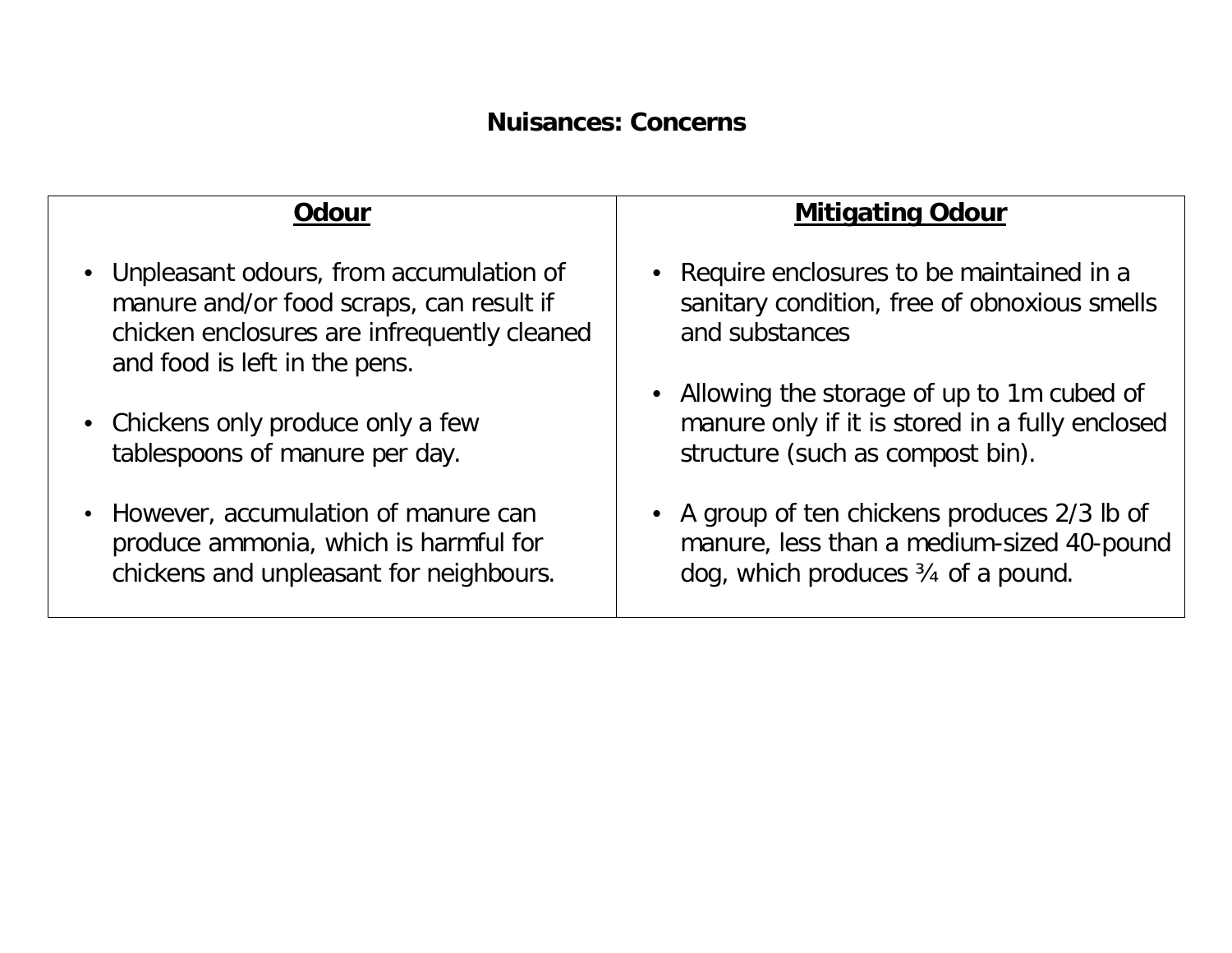



#### **Pests**

• Hen enclosures can attract unwanted animals, including rodents seeking food scraps, and larger animals, such as raccoons, foxes, skunks, and coyotes, seeking eggs or a chicken.

#### **Mitigating the Risk of Attracting Pests**

- The risk of attracting pests can be addressed by taking necessary precautions.
- Rodents are not attracted to the chickens; they are attracted to chicken feed & other food scraps.
- Ensuring that all chicken feed is stored in a closed container inaccessible other animals is an effective means to address the potential problem of rodents.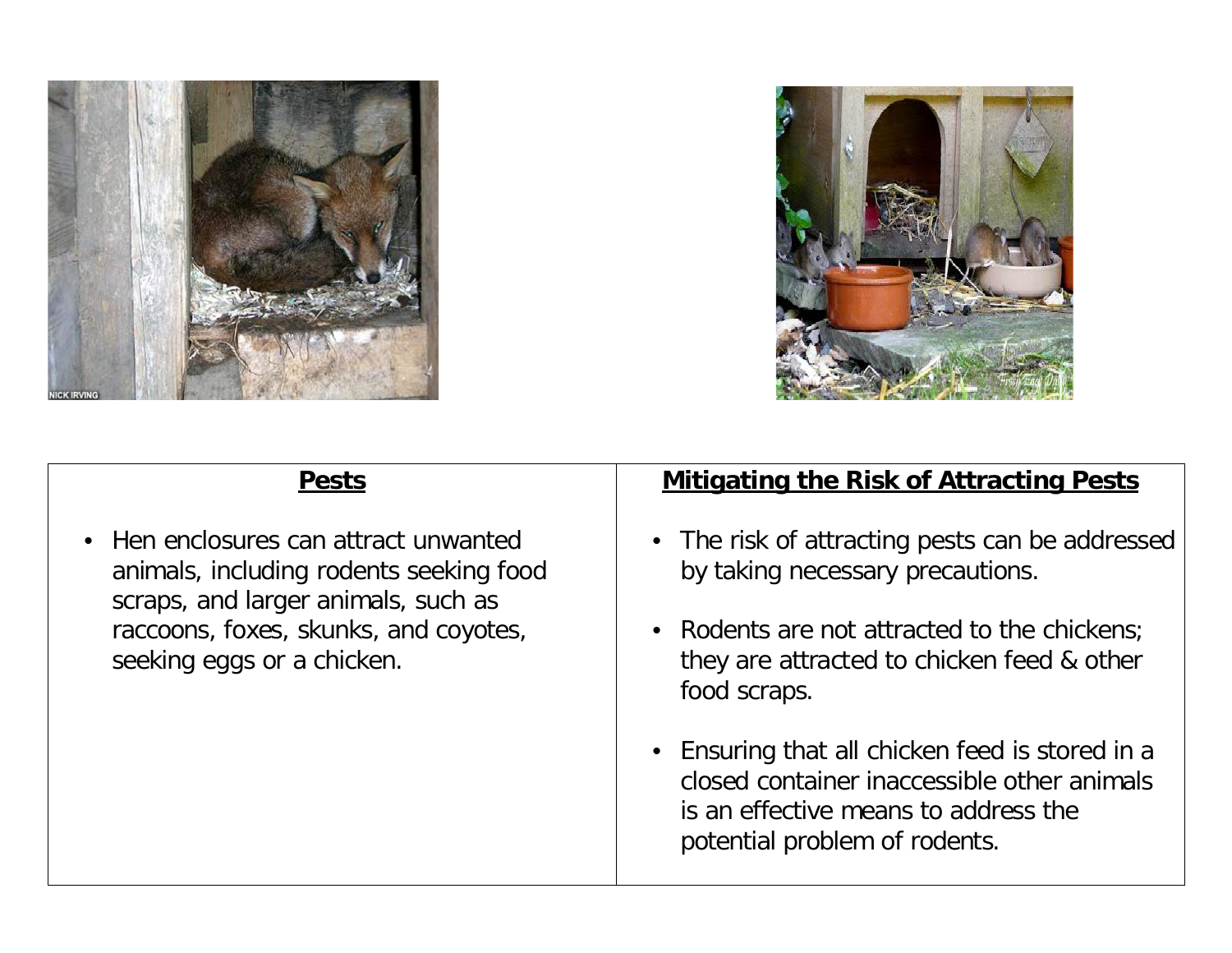#### **Mitigating the Risk of Attracting Pests**

- Hen enclosures should be constructed to prevent access to the enclosure by any other bird or animal.
- Owners are required to keep hens, as well as their food and water, in the coop between sunset and sunrise, and that the coops remain locked during that time.

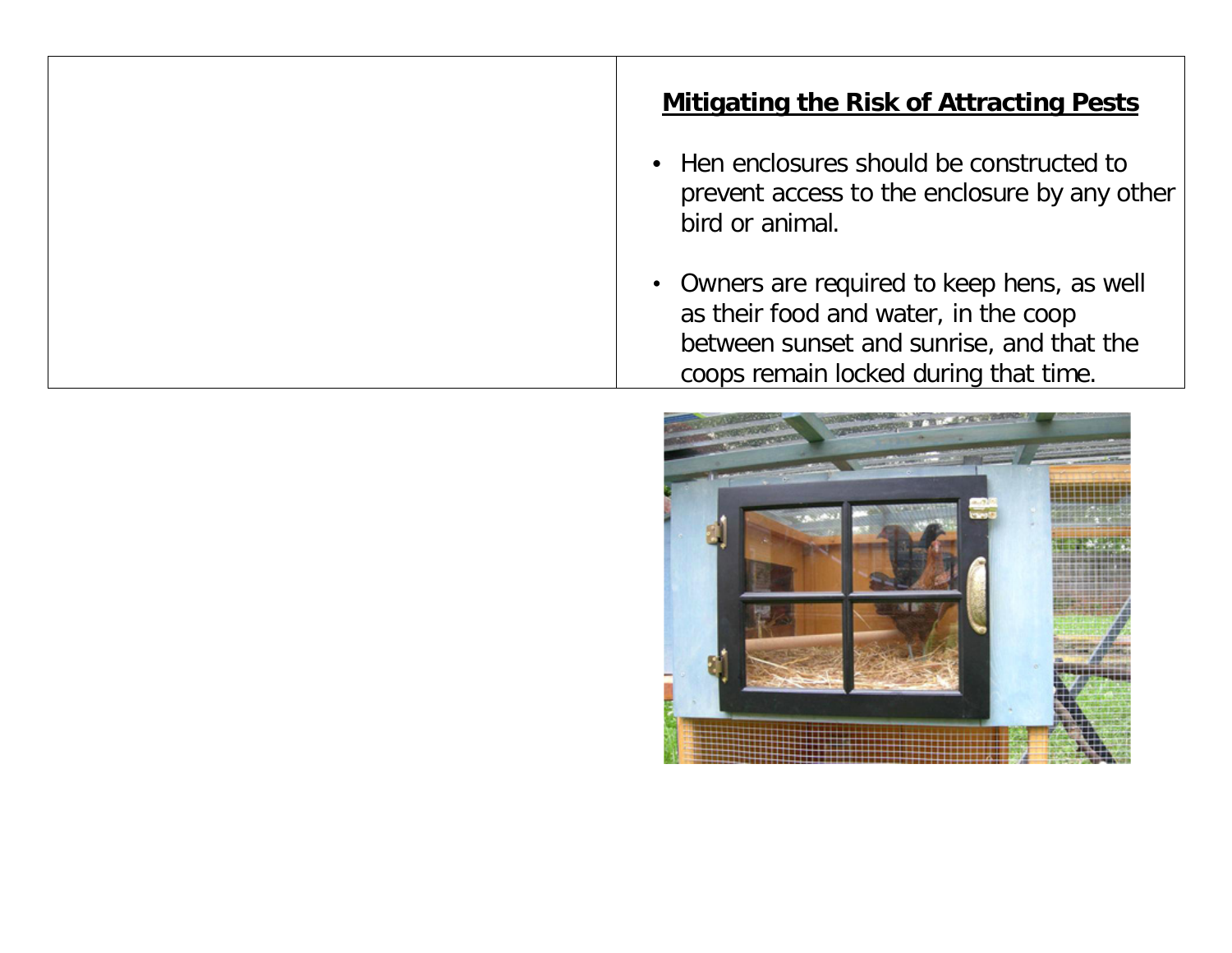

#### **Concerns: Animal Welfare**

- Hens need shelter, food, water, adequate space, environmental conditions conducive to good health and the opportunity to socialize & engage in fundamental behaviors.
- A minimum enclosure size of 10 square feet per hen.
- Enclosure has netting or wire on top
- Hens have access to the ground
- Shade within the enclosure
- Hens have access to food & water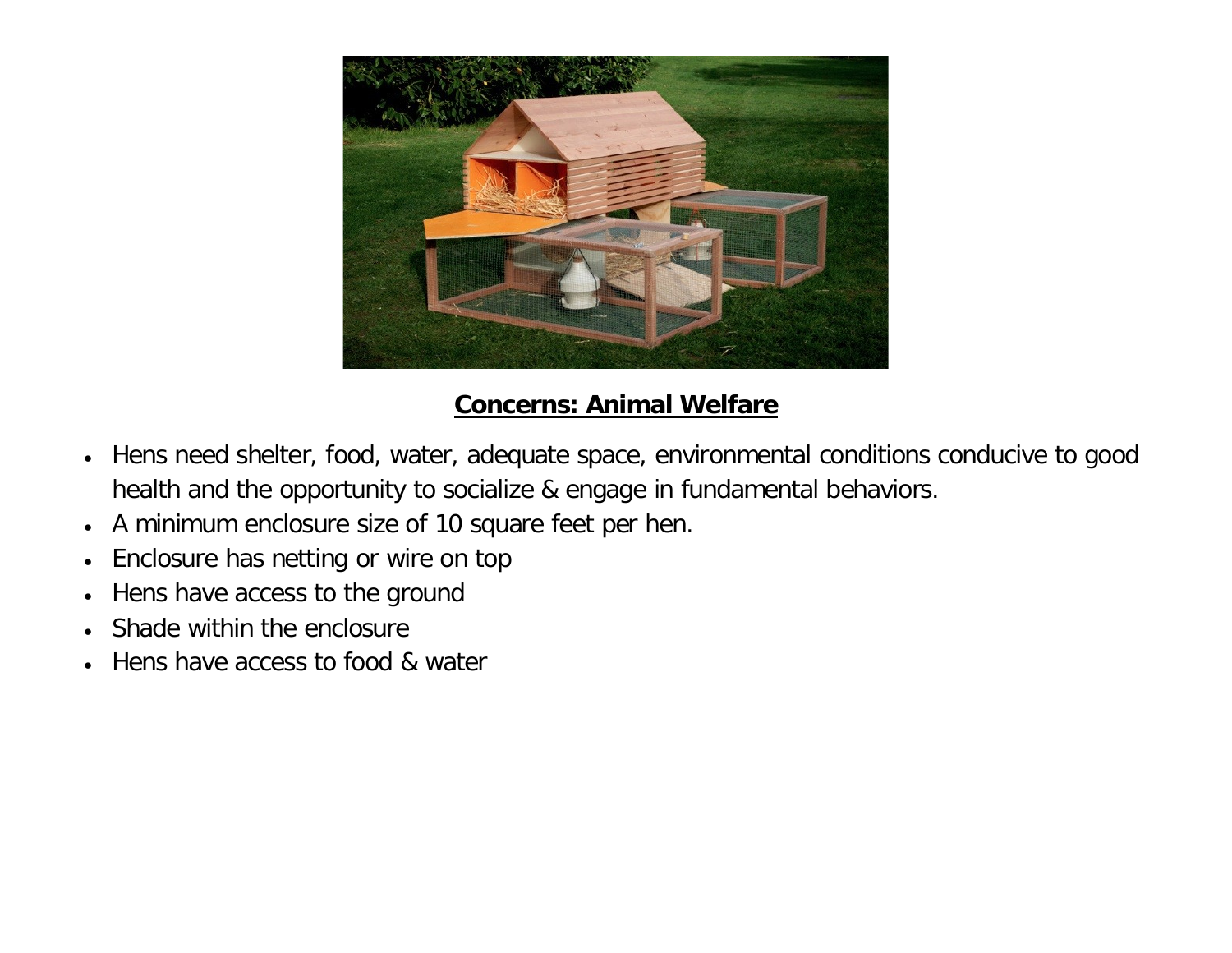# **Concerns: Animal Welfare**



| <b>Euthanize</b>                                                                                                                                                    | Abandonment                                                                                                                                                       |
|---------------------------------------------------------------------------------------------------------------------------------------------------------------------|-------------------------------------------------------------------------------------------------------------------------------------------------------------------|
| • Prohibiting slaughtering or attempts at<br>euthanasia by those who keep hens, as<br>slaughtering by untrained individuals can<br>result in unnecessary suffering. | • Restriction on hens younger than four<br>months. This is intended to reduce impulse<br>buying of cute-and-fuzzy chicks, & the<br>mistaken purchase of roosters. |
| • Hens at the end of their lives can be<br>euthanized by a veterinarian, or taken to a<br>farm or abattoir for slaughtering.                                        |                                                                                                                                                                   |